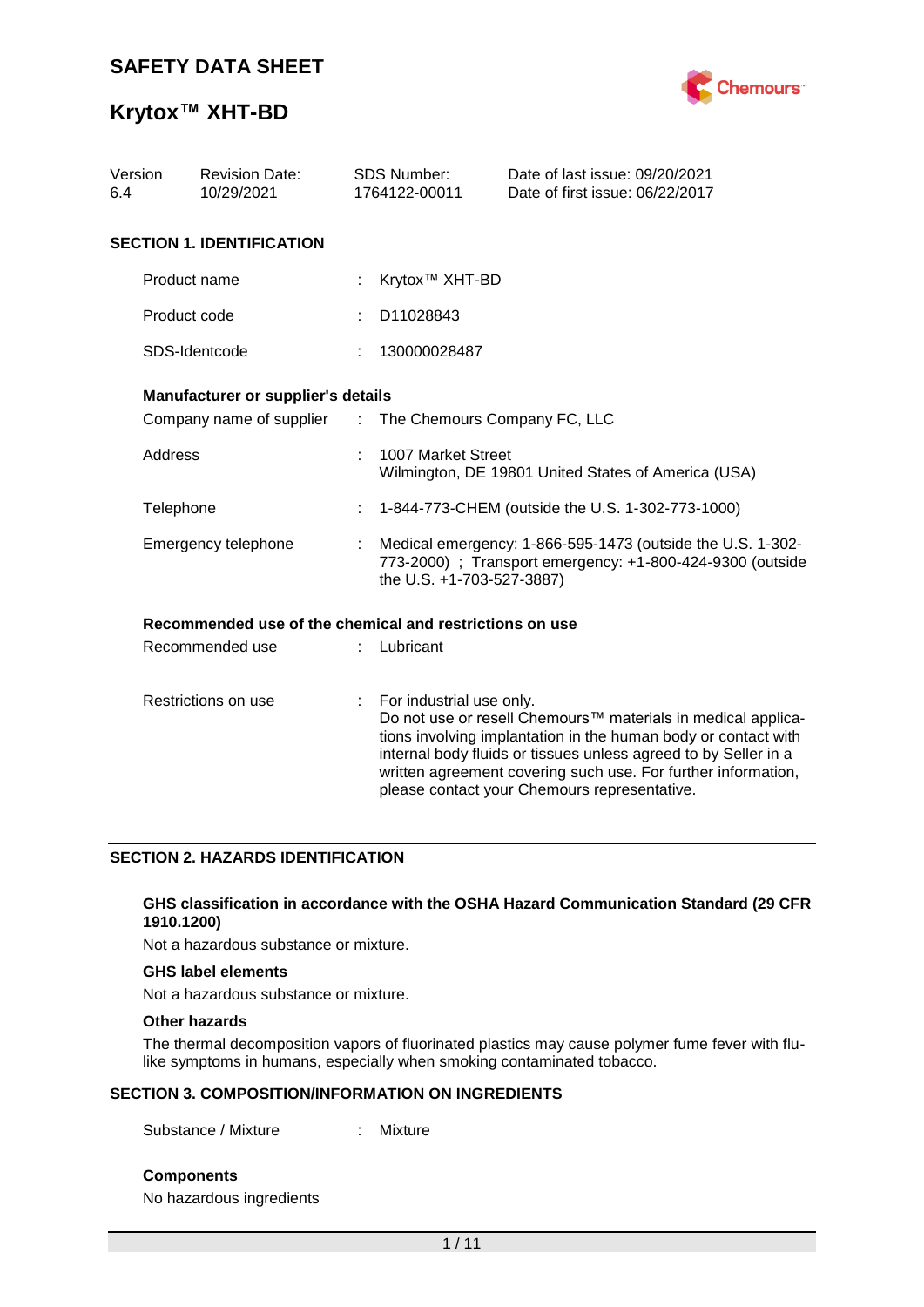

| Version<br>64                                                     | <b>Revision Date:</b><br>10/29/2021  |  | SDS Number:<br>1764122-00011                                                                                                                                                                                        | Date of last issue: 09/20/2021<br>Date of first issue: 06/22/2017                                                                                                                                      |  |  |  |
|-------------------------------------------------------------------|--------------------------------------|--|---------------------------------------------------------------------------------------------------------------------------------------------------------------------------------------------------------------------|--------------------------------------------------------------------------------------------------------------------------------------------------------------------------------------------------------|--|--|--|
|                                                                   |                                      |  |                                                                                                                                                                                                                     |                                                                                                                                                                                                        |  |  |  |
|                                                                   | <b>SECTION 4. FIRST AID MEASURES</b> |  |                                                                                                                                                                                                                     |                                                                                                                                                                                                        |  |  |  |
|                                                                   | If inhaled                           |  | If inhaled, remove to fresh air.                                                                                                                                                                                    | Get medical attention if symptoms occur.                                                                                                                                                               |  |  |  |
|                                                                   | In case of skin contact              |  |                                                                                                                                                                                                                     | Wash with water and soap as a precaution.<br>Get medical attention if symptoms occur.                                                                                                                  |  |  |  |
| In case of eye contact                                            |                                      |  | Flush eyes with water as a precaution.<br>Get medical attention if irritation develops and persists.                                                                                                                |                                                                                                                                                                                                        |  |  |  |
| If swallowed                                                      |                                      |  |                                                                                                                                                                                                                     | If swallowed, DO NOT induce vomiting.<br>Get medical attention if symptoms occur.<br>Rinse mouth thoroughly with water.                                                                                |  |  |  |
| Most important symptoms<br>and effects, both acute and<br>delayed |                                      |  | Irritation<br>Shortness of breath<br>Irritation<br><b>Discomfort</b><br>Itching<br>Redness<br>Swelling of tissue<br>Irritation<br>Lachrymation<br>Redness<br><b>Discomfort</b><br>Irritation<br>Shortness of breath | Inhalation may provoke the following symptoms:<br>Skin contact may provoke the following symptoms:<br>Eye contact may provoke the following symptoms<br>Inhalation may provoke the following symptoms: |  |  |  |
|                                                                   | Protection of first-aiders           |  |                                                                                                                                                                                                                     | No special precautions are necessary for first aid responders.                                                                                                                                         |  |  |  |
| Notes to physician                                                |                                      |  | Treat symptomatically and supportively.                                                                                                                                                                             |                                                                                                                                                                                                        |  |  |  |

#### **SECTION 5. FIRE-FIGHTING MEASURES**

| Suitable extinguishing media :           | Not applicable<br>Will not burn                                                                               |
|------------------------------------------|---------------------------------------------------------------------------------------------------------------|
| Unsuitable extinguishing<br>media        | Not applicable<br>Will not burn                                                                               |
| Specific hazards during fire<br>fighting | Exposure to combustion products may be a hazard to health.                                                    |
| Hazardous combustion prod-<br>÷<br>ucts  | Hydrogen fluoride<br>carbonyl fluoride<br>potentially toxic fluorinated compounds<br>aerosolized particulates |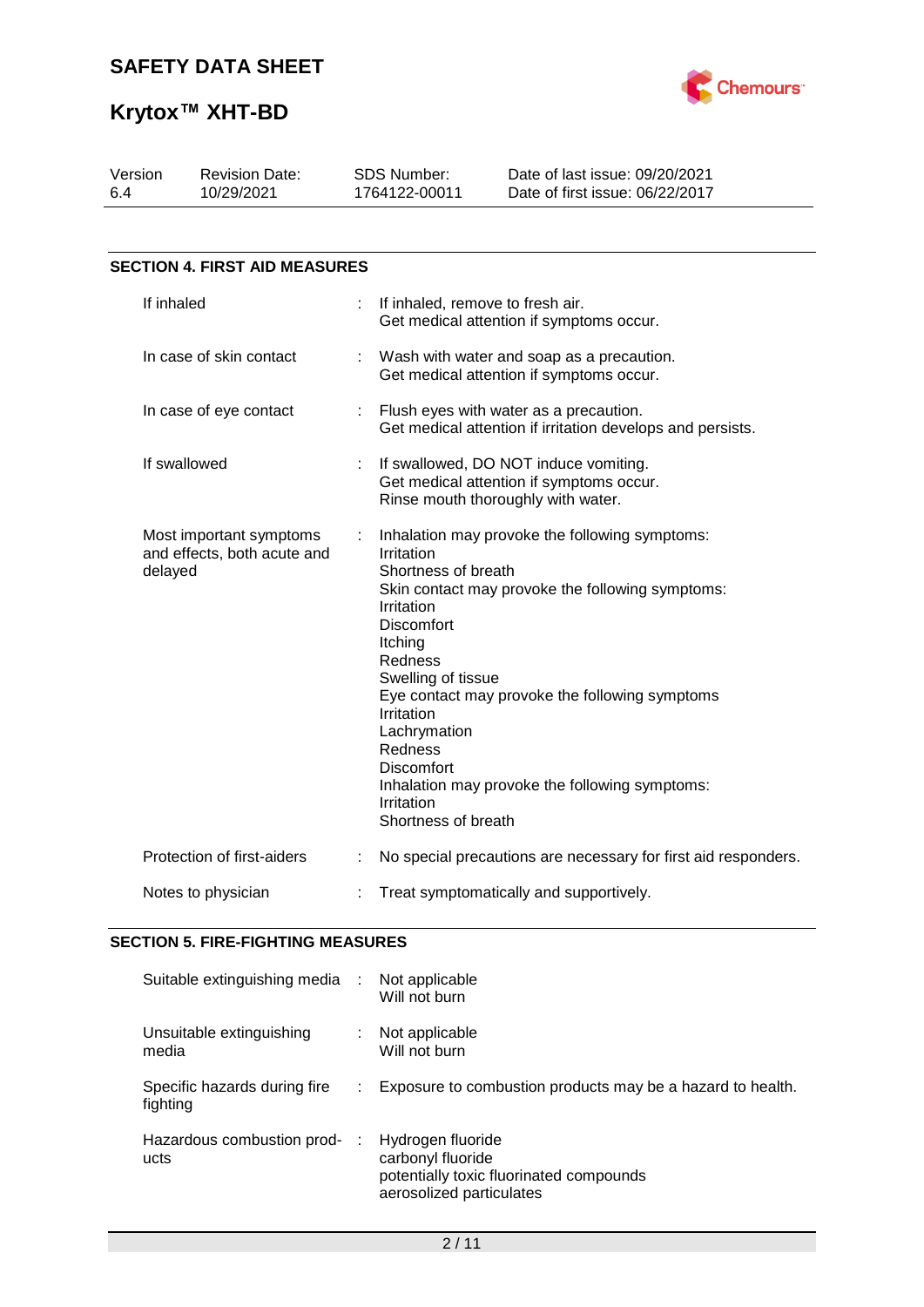

| Version<br>6.4 | <b>Revision Date:</b><br>10/29/2021                                             |   | SDS Number:<br>1764122-00011                              | Date of last issue: 09/20/2021<br>Date of first issue: 06/22/2017                                                                                                                                                                                                                                                                                                                                                                                                                                                                                                             |
|----------------|---------------------------------------------------------------------------------|---|-----------------------------------------------------------|-------------------------------------------------------------------------------------------------------------------------------------------------------------------------------------------------------------------------------------------------------------------------------------------------------------------------------------------------------------------------------------------------------------------------------------------------------------------------------------------------------------------------------------------------------------------------------|
|                |                                                                                 |   | Carbon oxides<br>Metal oxides<br>Nitrogen oxides (NOx)    |                                                                                                                                                                                                                                                                                                                                                                                                                                                                                                                                                                               |
| ods            | Specific extinguishing meth-                                                    | ÷ | SO.<br>Evacuate area.                                     | Use extinguishing measures that are appropriate to local cir-<br>cumstances and the surrounding environment.<br>Use water spray to cool unopened containers.<br>Remove undamaged containers from fire area if it is safe to do                                                                                                                                                                                                                                                                                                                                                |
|                | Special protective equipment<br>for fire-fighters                               |   | necessary.<br>Use personal protective equipment.          | Wear self-contained breathing apparatus for firefighting if                                                                                                                                                                                                                                                                                                                                                                                                                                                                                                                   |
|                | <b>SECTION 6. ACCIDENTAL RELEASE MEASURES</b>                                   |   |                                                           |                                                                                                                                                                                                                                                                                                                                                                                                                                                                                                                                                                               |
|                | Personal precautions, protec- :<br>tive equipment and emer-<br>gency procedures |   |                                                           | Follow safe handling advice (see section 7) and personal pro-<br>tective equipment recommendations (see section 8).                                                                                                                                                                                                                                                                                                                                                                                                                                                           |
|                | <b>Environmental precautions</b>                                                |   | Avoid release to the environment.<br>cannot be contained. | Prevent further leakage or spillage if safe to do so.<br>Retain and dispose of contaminated wash water.<br>Local authorities should be advised if significant spillages                                                                                                                                                                                                                                                                                                                                                                                                       |
|                | Methods and materials for<br>containment and cleaning up                        |   | bent.<br>which regulations are applicable.                | Soak up with inert absorbent material.<br>For large spills, provide diking or other appropriate contain-<br>ment to keep material from spreading. If diked material can be<br>pumped, store recovered material in appropriate container.<br>Clean up remaining materials from spill with suitable absor-<br>Local or national regulations may apply to releases and dispo-<br>sal of this material, as well as those materials and items em-<br>ployed in the cleanup of releases. You will need to determine<br>Sections 13 and 15 of this SDS provide information regarding |

#### **SECTION 7. HANDLING AND STORAGE**

| Technical measures      | : See Engineering measures under EXPOSURE<br>CONTROLS/PERSONAL PROTECTION section.                                                                                                                                           |
|-------------------------|------------------------------------------------------------------------------------------------------------------------------------------------------------------------------------------------------------------------------|
| Local/Total ventilation | : Use only with adequate ventilation.                                                                                                                                                                                        |
| Advice on safe handling | : Handle in accordance with good industrial hygiene and safety<br>practice, based on the results of the workplace exposure as-<br>sessment<br>Take care to prevent spills, waste and minimize release to the<br>environment. |

certain local or national requirements.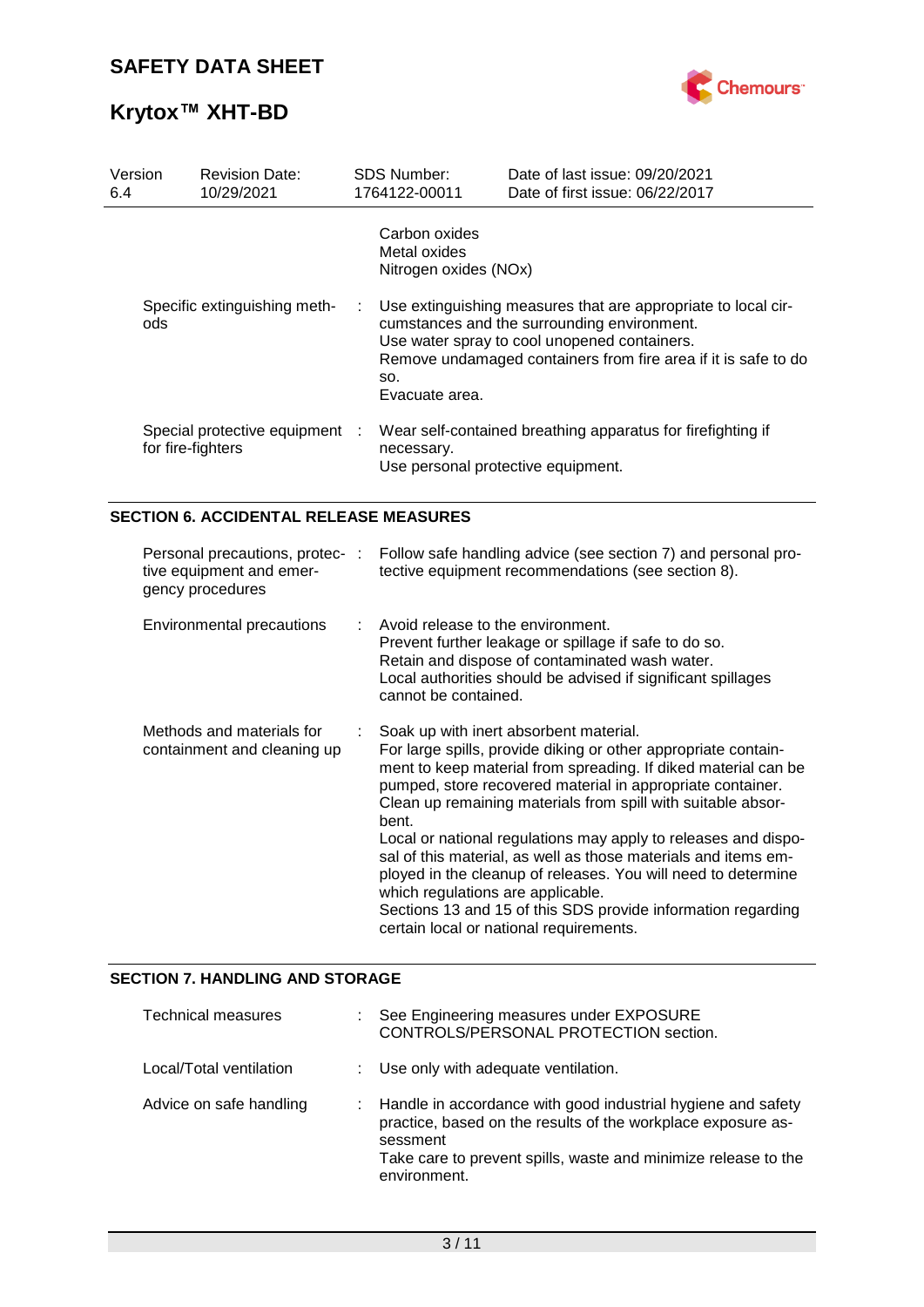

# **Krytox™ XHT-BD**

| Version<br>6.4     | <b>Revision Date:</b><br>10/29/2021           | <b>SDS Number:</b><br>1764122-00011 | Date of last issue: 09/20/2021<br>Date of first issue: 06/22/2017                                     |
|--------------------|-----------------------------------------------|-------------------------------------|-------------------------------------------------------------------------------------------------------|
|                    | Conditions for safe storage                   |                                     | Keep in properly labeled containers.<br>Store in accordance with the particular national regulations. |
| Materials to avoid |                                               |                                     | No special restrictions on storage with other products.                                               |
|                    | Further information on stor-<br>age stability |                                     | No decomposition if stored and applied as directed.                                                   |

#### **SECTION 8. EXPOSURE CONTROLS/PERSONAL PROTECTION**

#### **Ingredients with workplace control parameters**

Contains no substances with occupational exposure limit values.

#### **Occupational exposure limits of decomposition products**

| Components          | CAS-No.   | Value type<br>(Form of<br>exposure) | Control parame-<br>ters / Permissible<br>concentration | <b>Basis</b>        |
|---------------------|-----------|-------------------------------------|--------------------------------------------------------|---------------------|
| Hydrofluoric acid   | 7664-39-3 | <b>TWA</b>                          | $0.5$ ppm<br>(Fluorine)                                | <b>ACGIH</b>        |
|                     |           | C                                   | 2 ppm<br>(Fluorine)                                    | <b>ACGIH</b>        |
|                     |           | $\overline{\text{c}}$               | 6 ppm<br>$5 \text{ mg/m}^3$                            | <b>NIOSH REL</b>    |
|                     |           | <b>TWA</b>                          | 3 ppm<br>$2.5$ mg/m <sup>3</sup>                       | <b>NIOSH REL</b>    |
|                     |           | <b>TWA</b>                          | 3 ppm                                                  | OSHA Z-2            |
| Carbonyl difluoride | 353-50-4  | <b>TWA</b>                          | 2 ppm                                                  | <b>ACGIH</b>        |
|                     |           | <b>STEL</b>                         | 5 ppm                                                  | <b>ACGIH</b>        |
|                     |           | <b>TWA</b>                          | 2 ppm<br>$5 \text{ mg/m}^3$                            | <b>NIOSH REL</b>    |
|                     |           | <b>ST</b>                           | 5 ppm<br>$15$ mg/m <sup>3</sup>                        | <b>NIOSH REL</b>    |
| Carbon dioxide      | 124-38-9  | <b>TWA</b>                          | 5,000 ppm                                              | <b>ACGIH</b>        |
|                     |           | <b>STEL</b>                         | 30,000 ppm                                             | <b>ACGIH</b>        |
|                     |           | <b>TWA</b>                          | $5,000$ ppm<br>$9,000$ mg/m <sup>3</sup>               | <b>NIOSH REL</b>    |
|                     |           | <b>ST</b>                           | 30,000 ppm<br>54,000 mg/m <sup>3</sup>                 | <b>NIOSH REL</b>    |
|                     |           | <b>TWA</b>                          | 5,000 ppm<br>$9,000$ mg/m <sup>3</sup>                 | OSHA <sub>Z-1</sub> |
| Carbon monoxide     | 630-08-0  | <b>TWA</b>                          | 25 ppm                                                 | <b>ACGIH</b>        |
|                     |           | <b>TWA</b>                          | 35 ppm<br>40 mg/m <sup>3</sup>                         | <b>NIOSH REL</b>    |
|                     |           | $\mathsf{C}$                        | 200 ppm<br>229 mg/m <sup>3</sup>                       | <b>NIOSH REL</b>    |
|                     |           | <b>TWA</b>                          | 50 ppm<br>55 mg/ $m3$                                  | OSHA Z-1            |

**Engineering measures** : Processing may form hazardous compounds (see section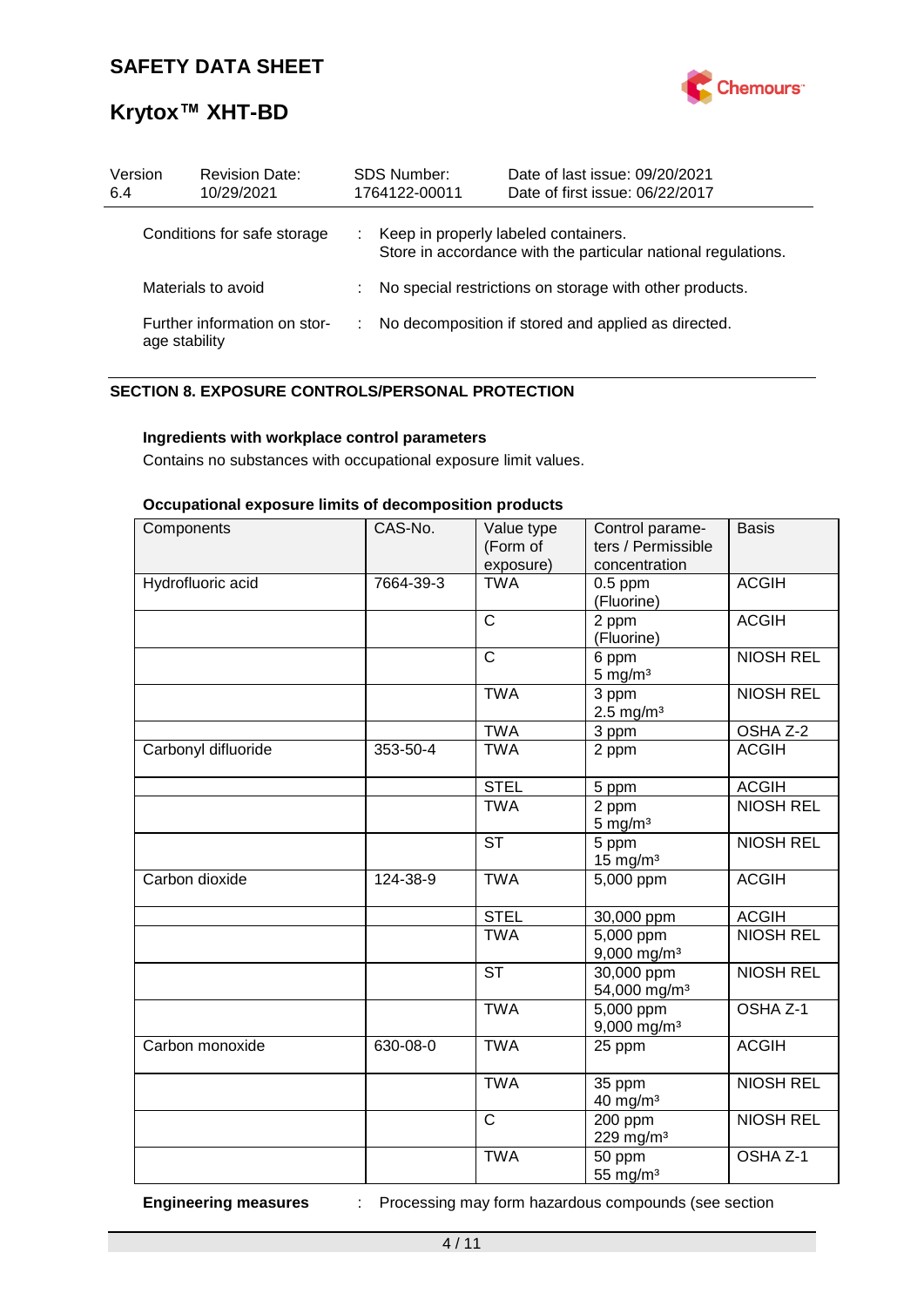

| Version<br>6.4 | <b>Revision Date:</b><br>10/29/2021 |   | <b>SDS Number:</b><br>1764122-00011 | Date of last issue: 09/20/2021<br>Date of first issue: 06/22/2017                                                                                                                                                                                                                                                                                                                                                                                                                                                                                                                                                                                                                         |
|----------------|-------------------------------------|---|-------------------------------------|-------------------------------------------------------------------------------------------------------------------------------------------------------------------------------------------------------------------------------------------------------------------------------------------------------------------------------------------------------------------------------------------------------------------------------------------------------------------------------------------------------------------------------------------------------------------------------------------------------------------------------------------------------------------------------------------|
|                |                                     |   | $10$ ).                             | Ensure adequate ventilation, especially in confined areas.<br>Minimize workplace exposure concentrations.<br>Dust formation may be relevant in the processing of this pro-<br>duct. In addition to substance-specific OELs, general limitati-<br>ons of concentrations of particulates in the air at workplaces<br>have to be considered in workplace risk assessment. Rele-<br>vant limits include: OSHA PEL for Particulates Not Otherwise<br>Regulated of 15 mg/m3 - total dust, 5 mg/m3 - respirable<br>fraction; and ACGIH TWA for Particles (insoluble or poorly<br>soluble) Not Otherwise Specified of 3 mg/m3 - respirable<br>particles, 10 mg/m3 - inhalable particles.          |
|                | Personal protective equipment       |   |                                     |                                                                                                                                                                                                                                                                                                                                                                                                                                                                                                                                                                                                                                                                                           |
|                | Respiratory protection              |   | protection.                         | General and local exhaust ventilation is recommended to<br>maintain vapor exposures below recommended limits. Where<br>concentrations are above recommended limits or are<br>unknown, appropriate respiratory protection should be worn.<br>Follow OSHA respirator regulations (29 CFR 1910.134) and<br>use NIOSH/MSHA approved respirators. Protection provided<br>by air purifying respirators against exposure to any hazar-<br>dous chemical is limited. Use a positive pressure air supplied<br>respirator if there is any potential for uncontrolled release,<br>exposure levels are unknown, or any other circumstance<br>where air purifying respirators may not provide adequate |
|                | Hand protection                     |   |                                     |                                                                                                                                                                                                                                                                                                                                                                                                                                                                                                                                                                                                                                                                                           |
|                | Remarks                             |   |                                     | Wash hands before breaks and at the end of workday.                                                                                                                                                                                                                                                                                                                                                                                                                                                                                                                                                                                                                                       |
|                | Eye protection                      | t | Safety glasses                      | Wear the following personal protective equipment:                                                                                                                                                                                                                                                                                                                                                                                                                                                                                                                                                                                                                                         |
|                | Skin and body protection            |   |                                     | Skin should be washed after contact.                                                                                                                                                                                                                                                                                                                                                                                                                                                                                                                                                                                                                                                      |
|                | Hygiene measures                    |   | king place.                         | If exposure to chemical is likely during typical use, provide<br>eye flushing systems and safety showers close to the wor-<br>When using do not eat, drink or smoke.<br>Wash contaminated clothing before re-use.                                                                                                                                                                                                                                                                                                                                                                                                                                                                         |

### **SECTION 9. PHYSICAL AND CHEMICAL PROPERTIES**

| Appearance | ٠ | Grease   |
|------------|---|----------|
| Color      | ٠ | white    |
| Odor       | ٠ | odorless |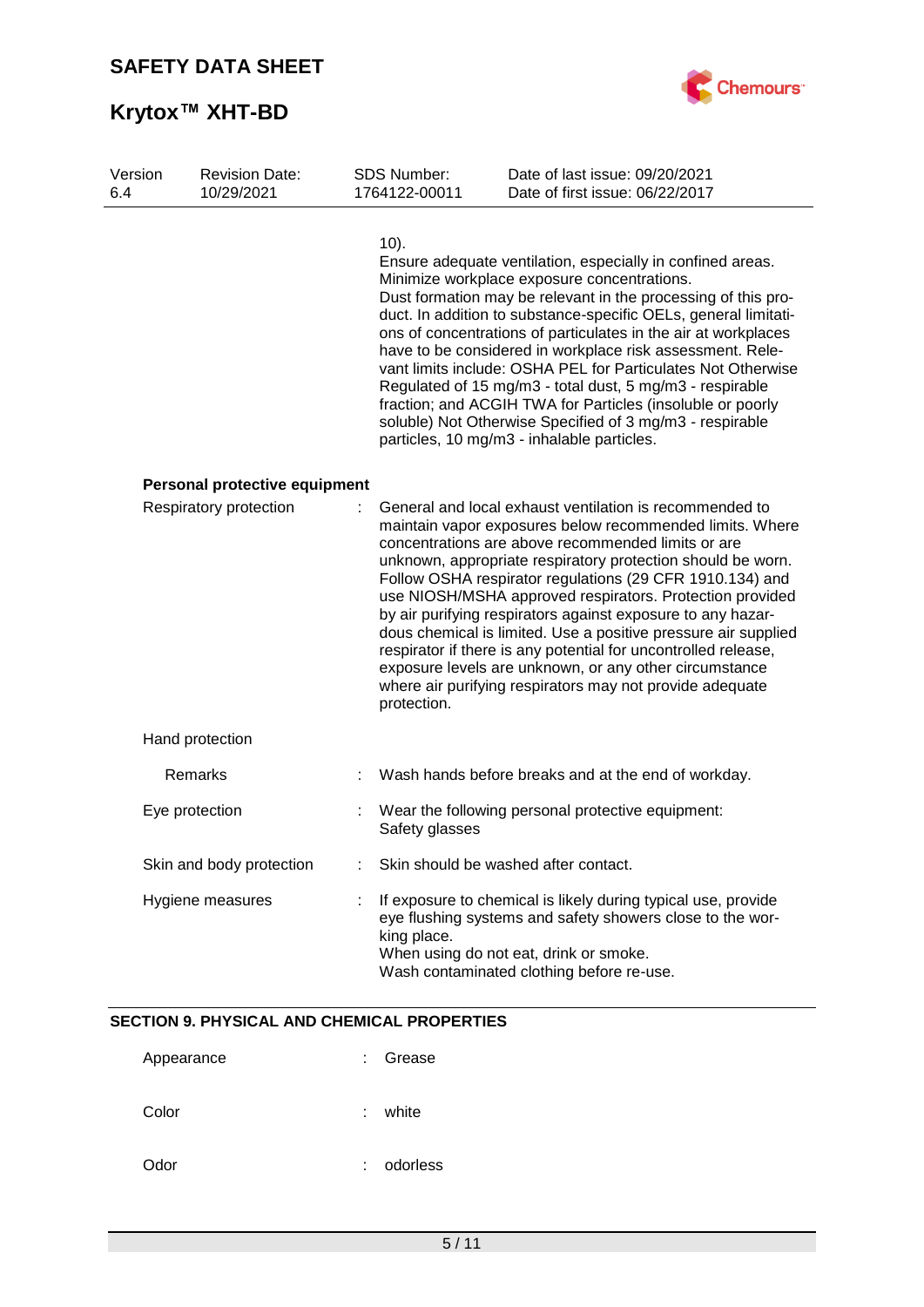

| 6.4 | Version         | <b>Revision Date:</b><br>10/29/2021                 |    | SDS Number:<br>1764122-00011 | Date of last issue: 09/20/2021<br>Date of first issue: 06/22/2017 |
|-----|-----------------|-----------------------------------------------------|----|------------------------------|-------------------------------------------------------------------|
|     |                 | <b>Odor Threshold</b>                               |    | No data available            |                                                                   |
|     | pH              |                                                     | t, | $\overline{7}$               |                                                                   |
|     |                 | Melting point/freezing point                        |    | No data available            |                                                                   |
|     | range           | Initial boiling point and boiling                   | ÷  | No data available            |                                                                   |
|     | Flash point     |                                                     |    | Not applicable               |                                                                   |
|     |                 | Evaporation rate                                    |    | Not applicable               |                                                                   |
|     |                 | Flammability (solid, gas)                           |    | Will not burn                |                                                                   |
|     |                 | Upper explosion limit / Upper<br>flammability limit | ÷  | No data available            |                                                                   |
|     |                 | Lower explosion limit / Lower<br>flammability limit | ÷  | No data available            |                                                                   |
|     |                 | Vapor pressure                                      |    | Not applicable               |                                                                   |
|     |                 | Relative vapor density                              |    | Not applicable               |                                                                   |
|     |                 | Relative density                                    | ÷  | 1.9 (75 °F / 24 °C)          |                                                                   |
|     | Solubility(ies) | Water solubility                                    |    | insoluble                    |                                                                   |
|     | octanol/water   | Partition coefficient: n-                           |    | Not applicable               |                                                                   |
|     |                 | Autoignition temperature                            | ÷  | No data available            |                                                                   |
|     |                 | Decomposition temperature                           |    | 662 °F / 350 °C              |                                                                   |
|     | Viscosity       | Viscosity, kinematic                                |    | Not applicable               |                                                                   |
|     |                 | <b>Explosive properties</b>                         |    | Not explosive                |                                                                   |
|     |                 | Oxidizing properties                                |    |                              | The substance or mixture is not classified as oxidizing.          |
|     | Particle size   |                                                     |    | No data available            |                                                                   |
|     |                 |                                                     |    |                              |                                                                   |

### **SECTION 10. STABILITY AND REACTIVITY**

| Reactivity         | : Not classified as a reactivity hazard. |
|--------------------|------------------------------------------|
| Chemical stability | : Stable under normal conditions.        |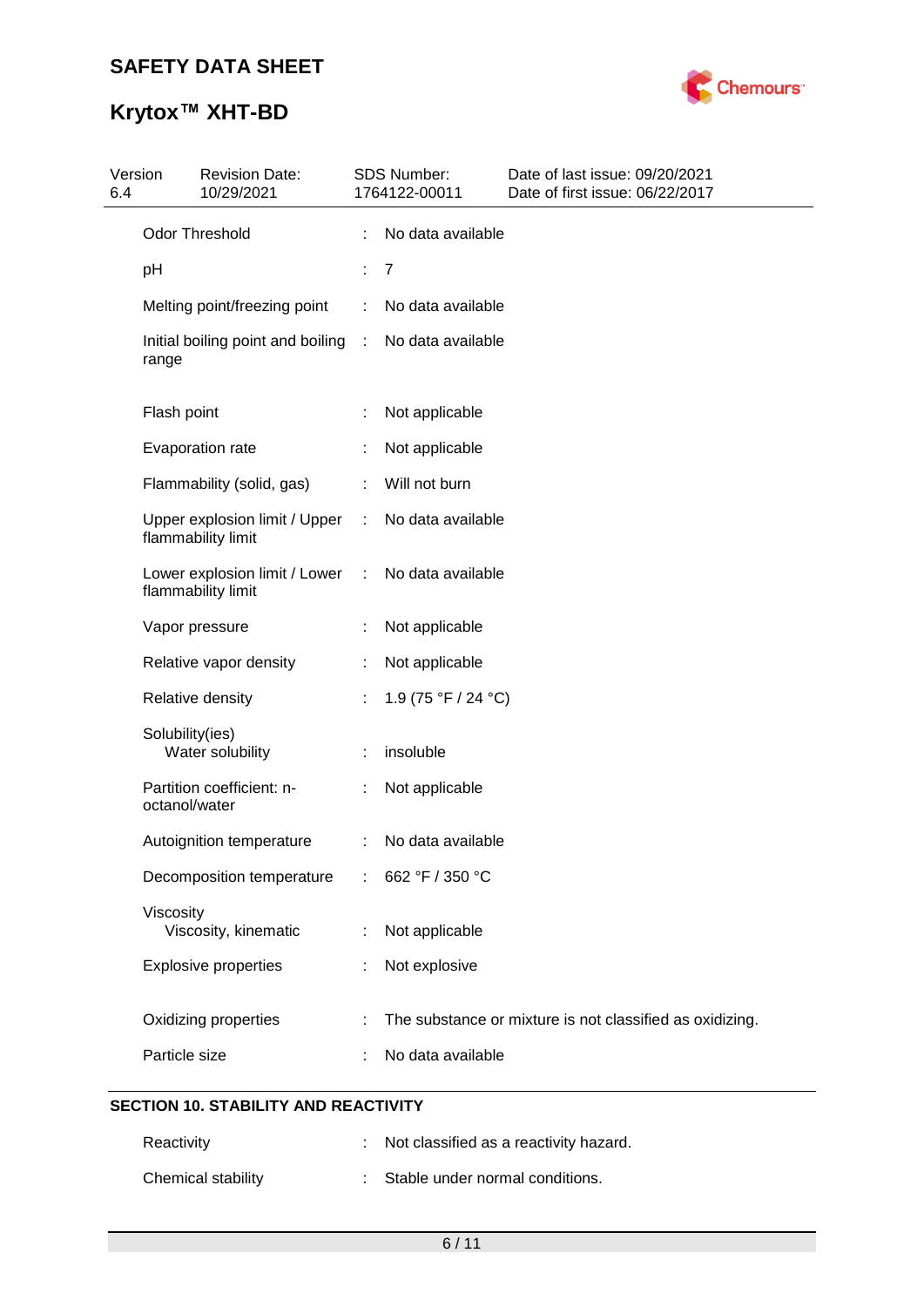

| Version<br>6.4 |                                         | <b>Revision Date:</b><br>10/29/2021 | <b>SDS Number:</b><br>1764122-00011                                             | Date of last issue: 09/20/2021<br>Date of first issue: 06/22/2017 |
|----------------|-----------------------------------------|-------------------------------------|---------------------------------------------------------------------------------|-------------------------------------------------------------------|
|                | tions                                   | Possibility of hazardous reac-      | temperatures.                                                                   | : Hazardous decomposition products will be formed at elevated     |
|                |                                         | Conditions to avoid                 | : None known.                                                                   |                                                                   |
|                |                                         | Incompatible materials              | None.                                                                           |                                                                   |
|                | <b>Hazardous decomposition products</b> |                                     |                                                                                 |                                                                   |
|                |                                         | Thermal decomposition               | : Hydrofluoric acid<br>Carbonyl difluoride<br>Carbon dioxide<br>Carbon monoxide |                                                                   |

#### **SECTION 11. TOXICOLOGICAL INFORMATION**

#### **Information on likely routes of exposure**

Skin contact Ingestion Eye contact

#### **Acute toxicity**

Not classified based on available information.

#### **Skin corrosion/irritation**

Not classified based on available information.

#### **Serious eye damage/eye irritation**

Not classified based on available information.

#### **Respiratory or skin sensitization**

#### **Skin sensitization**

Not classified based on available information.

#### **Respiratory sensitization**

Not classified based on available information.

#### **Germ cell mutagenicity**

Not classified based on available information.

#### **Carcinogenicity**

Not classified based on available information.

- **IARC** No ingredient of this product present at levels greater than or equal to 0.1% is identified as probable, possible or confirmed human carcinogen by IARC.
- **OSHA** No component of this product present at levels greater than or equal to 0.1% is on OSHA's list of regulated carcinogens.
- **NTP** No ingredient of this product present at levels greater than or equal to 0.1% is identified as a known or anticipated carcinogen by NTP.

#### **Reproductive toxicity**

Not classified based on available information.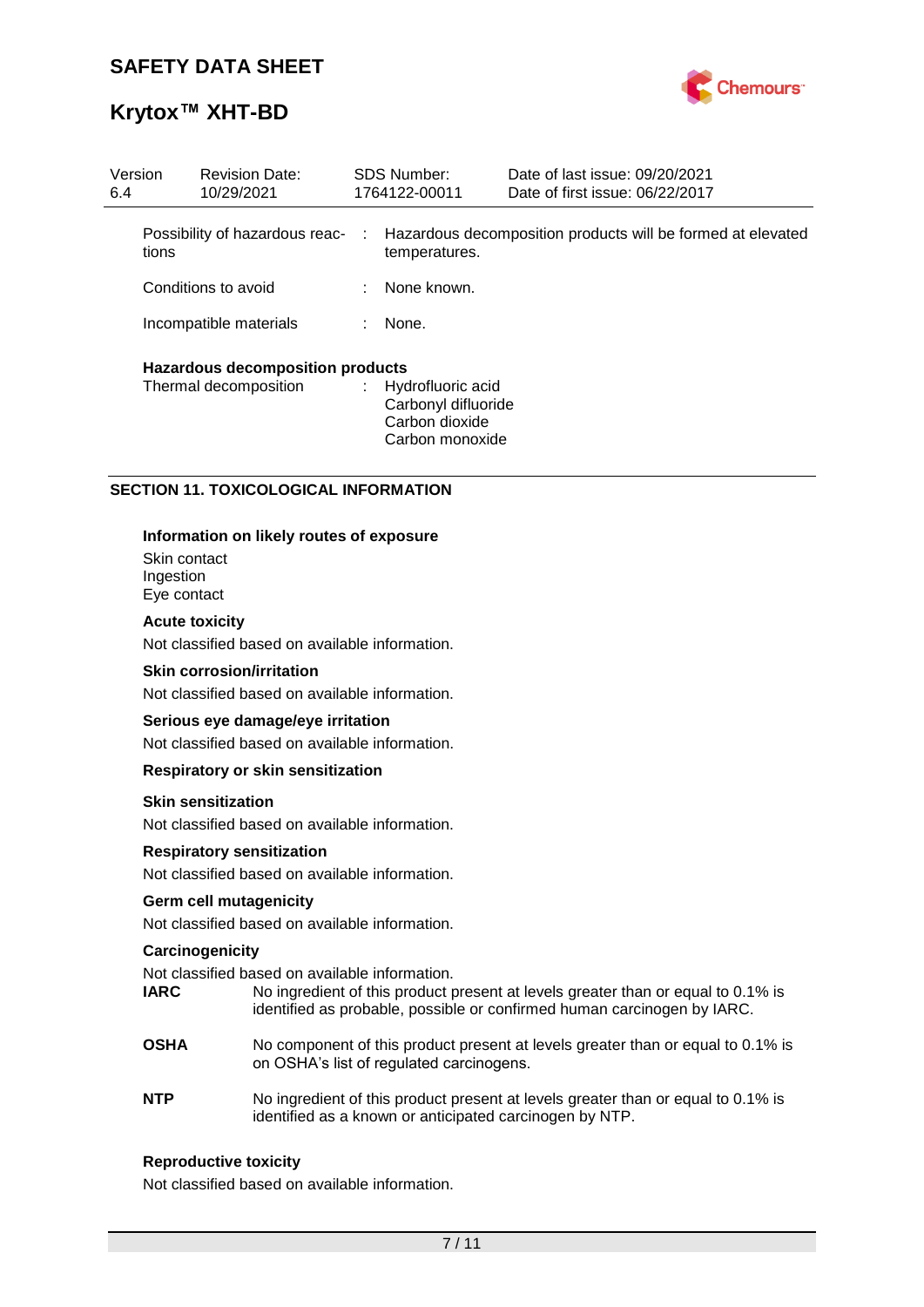

# **Krytox™ XHT-BD**

| 6.4                         | <b>Revision Date:</b><br>10/29/2021                       | <b>SDS Number:</b><br>1764122-00011 | Date of last issue: 09/20/2021<br>Date of first issue: 06/22/2017 |
|-----------------------------|-----------------------------------------------------------|-------------------------------------|-------------------------------------------------------------------|
| <b>Product:</b><br>sessment | Reproductive toxicity - As- : No toxicity to reproduction |                                     |                                                                   |
|                             | <b>STOT-single exposure</b>                               |                                     |                                                                   |
|                             | Not classified based on available information.            |                                     |                                                                   |
|                             | <b>STOT-repeated exposure</b>                             |                                     |                                                                   |
|                             | Not classified based on available information.            |                                     |                                                                   |
|                             |                                                           |                                     |                                                                   |
|                             | <b>Aspiration toxicity</b>                                |                                     |                                                                   |
|                             | Not classified based on available information.            |                                     |                                                                   |
|                             | <b>SECTION 12. ECOLOGICAL INFORMATION</b>                 |                                     |                                                                   |
|                             | <b>Ecotoxicity</b><br>No data available                   |                                     |                                                                   |
|                             | <b>Persistence and degradability</b>                      |                                     |                                                                   |
|                             | No data available                                         |                                     |                                                                   |
|                             | <b>Bioaccumulative potential</b>                          |                                     |                                                                   |
|                             | No data available                                         |                                     |                                                                   |
|                             | <b>Mobility in soil</b>                                   |                                     |                                                                   |
|                             | No data available                                         |                                     |                                                                   |
|                             | Other adverse effects                                     |                                     |                                                                   |

| <b>Disposal methods</b> |                                                                                                                                                                |
|-------------------------|----------------------------------------------------------------------------------------------------------------------------------------------------------------|
| Waste from residues     | Dispose of in accordance with local regulations.                                                                                                               |
| Contaminated packaging  | Empty containers should be taken to an approved waste<br>handling site for recycling or disposal.<br>If not otherwise specified: Dispose of as unused product. |

### **SECTION 14. TRANSPORT INFORMATION**

#### **International Regulations**

**UNRTDG**

Not regulated as a dangerous good

**IATA-DGR** Not regulated as a dangerous good

**IMDG-Code** Not regulated as a dangerous good

**Transport in bulk according to Annex II of MARPOL 73/78 and the IBC Code** Not applicable for product as supplied.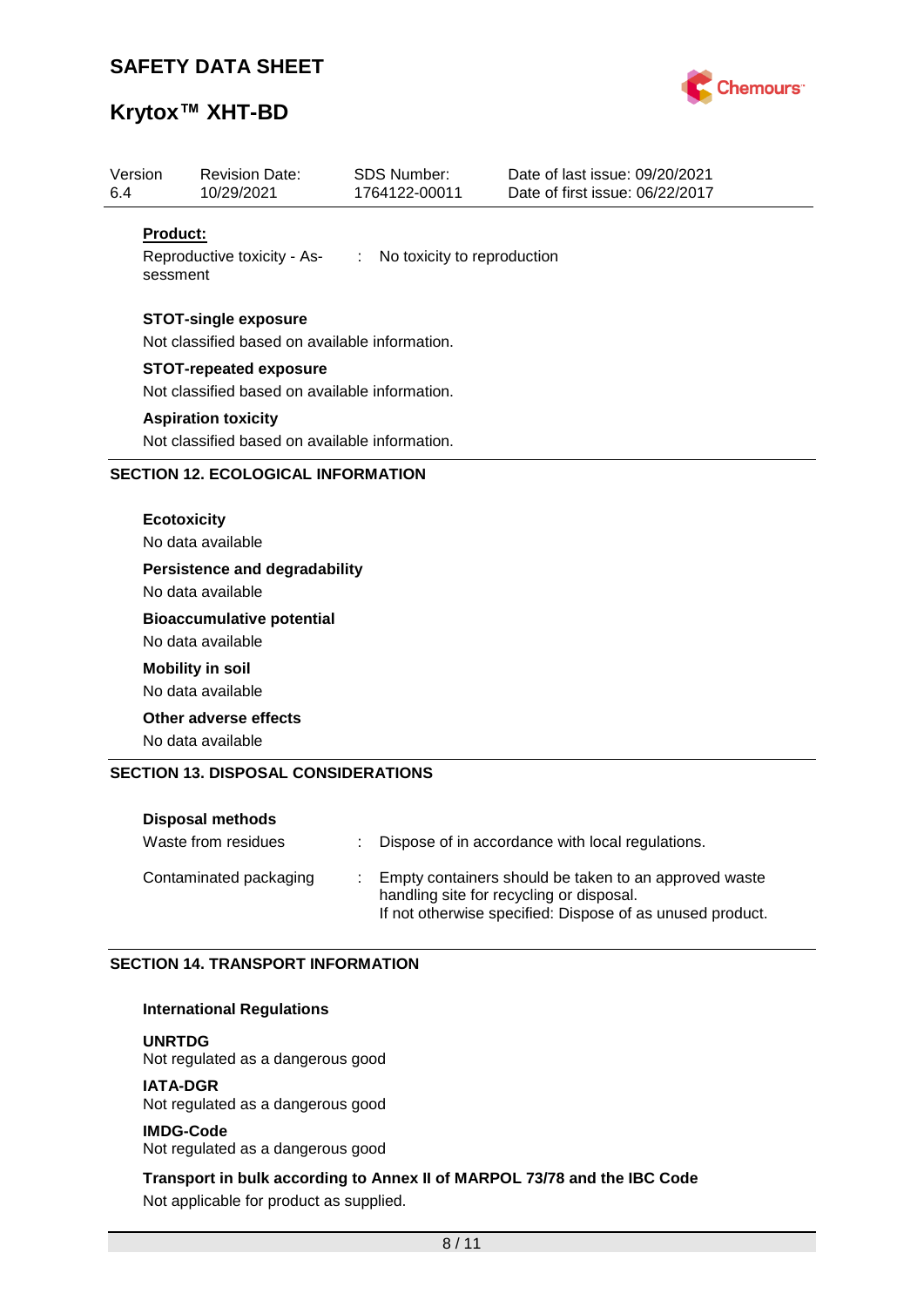

| Version<br>6.4 | <b>Revision Date:</b><br>10/29/2021       | <b>SDS Number:</b><br>1764122-00011                                | Date of last issue: 09/20/2021<br>Date of first issue: 06/22/2017                                                                                       |
|----------------|-------------------------------------------|--------------------------------------------------------------------|---------------------------------------------------------------------------------------------------------------------------------------------------------|
|                | <b>Domestic regulation</b>                |                                                                    |                                                                                                                                                         |
| <b>49 CFR</b>  | Not regulated as a dangerous good         |                                                                    |                                                                                                                                                         |
|                | Special precautions for user              |                                                                    |                                                                                                                                                         |
|                | Not applicable                            |                                                                    |                                                                                                                                                         |
|                | <b>SECTION 15. REGULATORY INFORMATION</b> |                                                                    |                                                                                                                                                         |
|                | <b>CERCLA Reportable Quantity</b>         |                                                                    |                                                                                                                                                         |
|                |                                           | This material does not contain any components with a CERCLA RQ.    |                                                                                                                                                         |
|                |                                           | <b>SARA 304 Extremely Hazardous Substances Reportable Quantity</b> | This material does not contain any components with a section 304 EHS RQ.                                                                                |
|                |                                           |                                                                    | <b>SARA 302 Extremely Hazardous Substances Threshold Planning Quantity</b><br>This material does not contain any components with a section 302 EHS TPQ. |

| SARA 311/312 Hazards |       | : No SARA Hazards                                                                                                                                                                       |
|----------------------|-------|-----------------------------------------------------------------------------------------------------------------------------------------------------------------------------------------|
| <b>SARA 313</b>      | diam. | This material does not contain any chemical components with<br>known CAS numbers that exceed the threshold (De Minimis)<br>reporting levels established by SARA Title III, Section 313. |

#### **US State Regulations**

#### **Pennsylvania Right To Know**

PFPE fluid<br>
Additive<br>
Additive<br>
Trade secret

**Trade secret** 

#### **California Prop. 65**

WARNING: This product can expose you to chemicals including Pentadecafluorooctanoic acid, which is/are known to the State of California to cause birth defects or other reproductive harm. For more information go to www.P65Warnings.ca.gov. Note to User: This product is not made with PFOA nor is PFOA intentionally present in the product; however, it is possible that PFOA may be present as an impurity at background (environmental) levels.

### **SECTION 16. OTHER INFORMATION**

**Further information**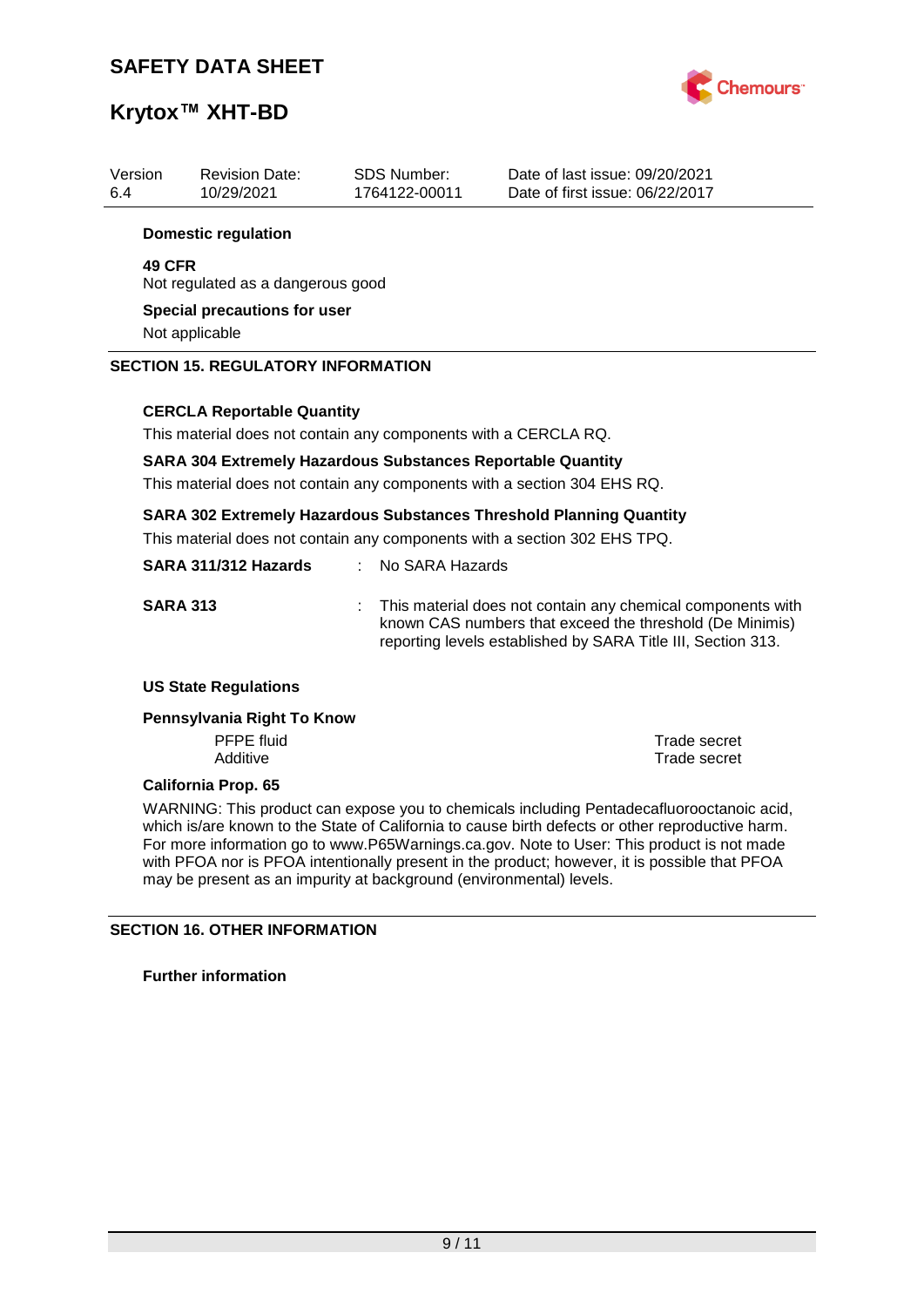



Krytox™ and any associated logos are trademarks or copyrights of The Chemours Company FC, LLC.

Chemours™ and the Chemours Logo are trademarks of The Chemours Company. Before use read Chemours safety information.

For further information contact the local Chemours office or nominated distributors.

#### **Full text of other abbreviations**

| : USA. ACGIH Threshold Limit Values (TLV)<br>: USA. NIOSH Recommended Exposure Limits<br>USA. Occupational Exposure Limits (OSHA) - Table Z-1 Lim-<br>its for Air Contaminants |
|--------------------------------------------------------------------------------------------------------------------------------------------------------------------------------|
| : USA. Occupational Exposure Limits (OSHA) - Table Z-2                                                                                                                         |
| 8-hour, time-weighted average                                                                                                                                                  |
| : Short-term exposure limit                                                                                                                                                    |
| Ceiling limit                                                                                                                                                                  |
| : Time-weighted average concentration for up to a 10-hour<br>workday during a 40-hour workweek                                                                                 |
| : STEL - 15-minute TWA exposure that should not be exceeded<br>at any time during a workday                                                                                    |
| : Ceiling value not be exceeded at any time.                                                                                                                                   |
| 8-hour time weighted average                                                                                                                                                   |
| 8-hour time weighted average                                                                                                                                                   |
|                                                                                                                                                                                |

AIIC - Australian Inventory of Industrial Chemicals; ASTM - American Society for the Testing of Materials; bw - Body weight; CERCLA - Comprehensive Environmental Response, Compensation, and Liability Act; CMR - Carcinogen, Mutagen or Reproductive Toxicant; DIN - Standard of the German Institute for Standardisation; DOT - Department of Transportation; DSL - Domestic Substances List (Canada); ECx - Concentration associated with x% response; EHS - Extremely Hazardous Substance; ELx - Loading rate associated with x% response; EmS - Emergency Schedule; ENCS - Existing and New Chemical Substances (Japan); ErCx - Concentration associated with x% growth rate response; ERG - Emergency Response Guide; GHS - Globally Harmonized System; GLP - Good Laboratory Practice; HMIS - Hazardous Materials Identification System; IARC - International Agency for Research on Cancer; IATA - International Air Transport Association; IBC - International Code for the Construction and Equipment of Ships carrying Dangerous Chemicals